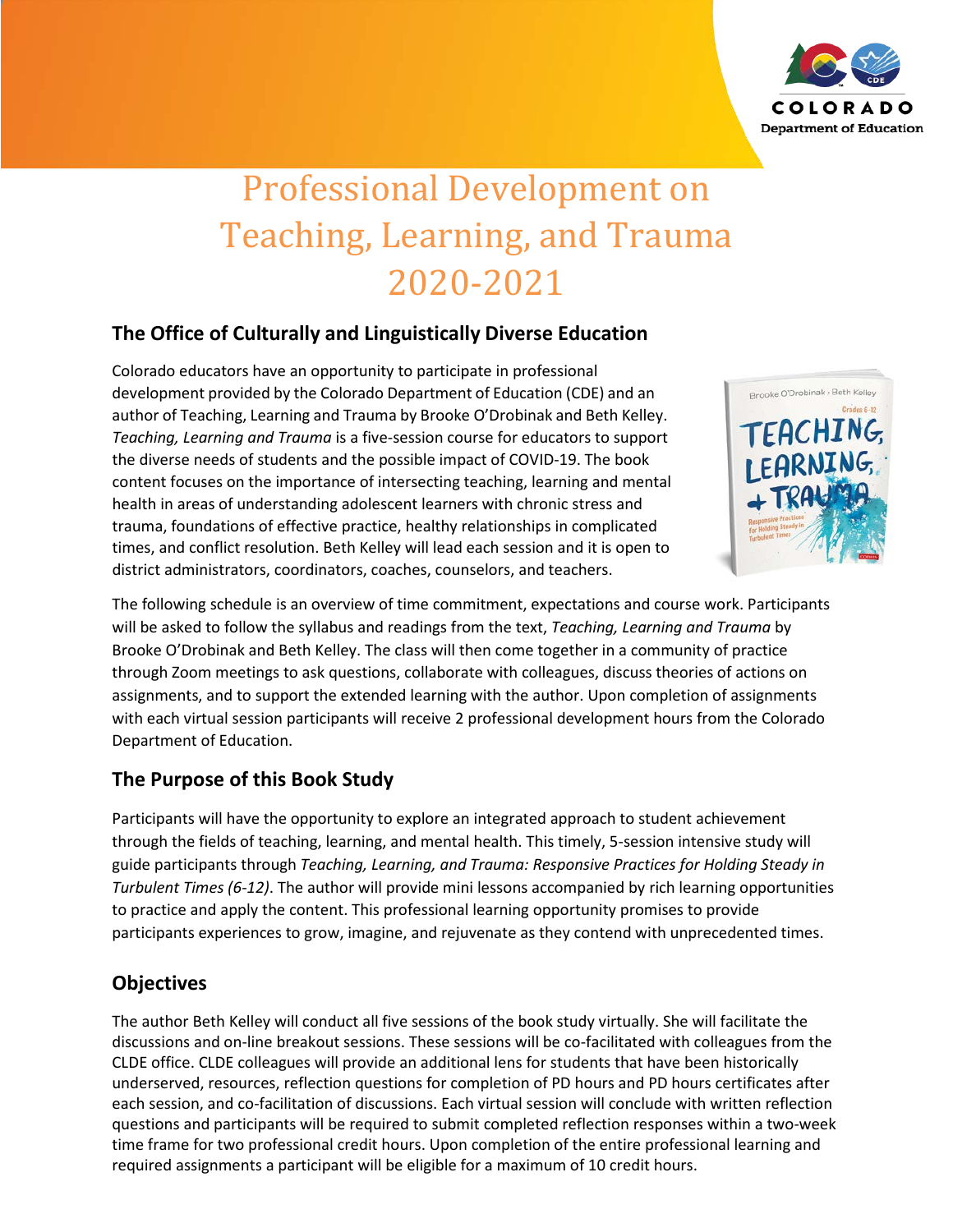

#### **About the Authors**

**Brooke O'Drobinak, MA,** has been in secondary education for more than 25 years. Most recently, she has served in school administration for the past 13 years at a highfunctioning, inner-city Denver high school. Her work is founded on the belief that students and relationships are at the heart of school communities. She also deeply values the critical roles that professional learning and leadership play in supporting all student learning. She currently provides consulting services for Diane Sweeney Consulting, Corwin, and the Public Education & Business Coalition. When she is not working with schools and districts, she enjoys being outdoors in Colorado with her husband and two sons.

**Beth Kelley, MA, LPC,** is a psychotherapist, who spent most of her 18-year career in schools working as a school-based therapist. Additionally, she owned a private practice, worked in community mental health, and as a clinical supervisor. Currently, Beth is a leadership coach and a consultant for schools and organizations interested in developing a more holistic human centered model. Beth is deeply committed to supporting mental wellness in school communities and businesses. When she is not working, she is hanging out with people she loves, laughing, creating, and chillin'.



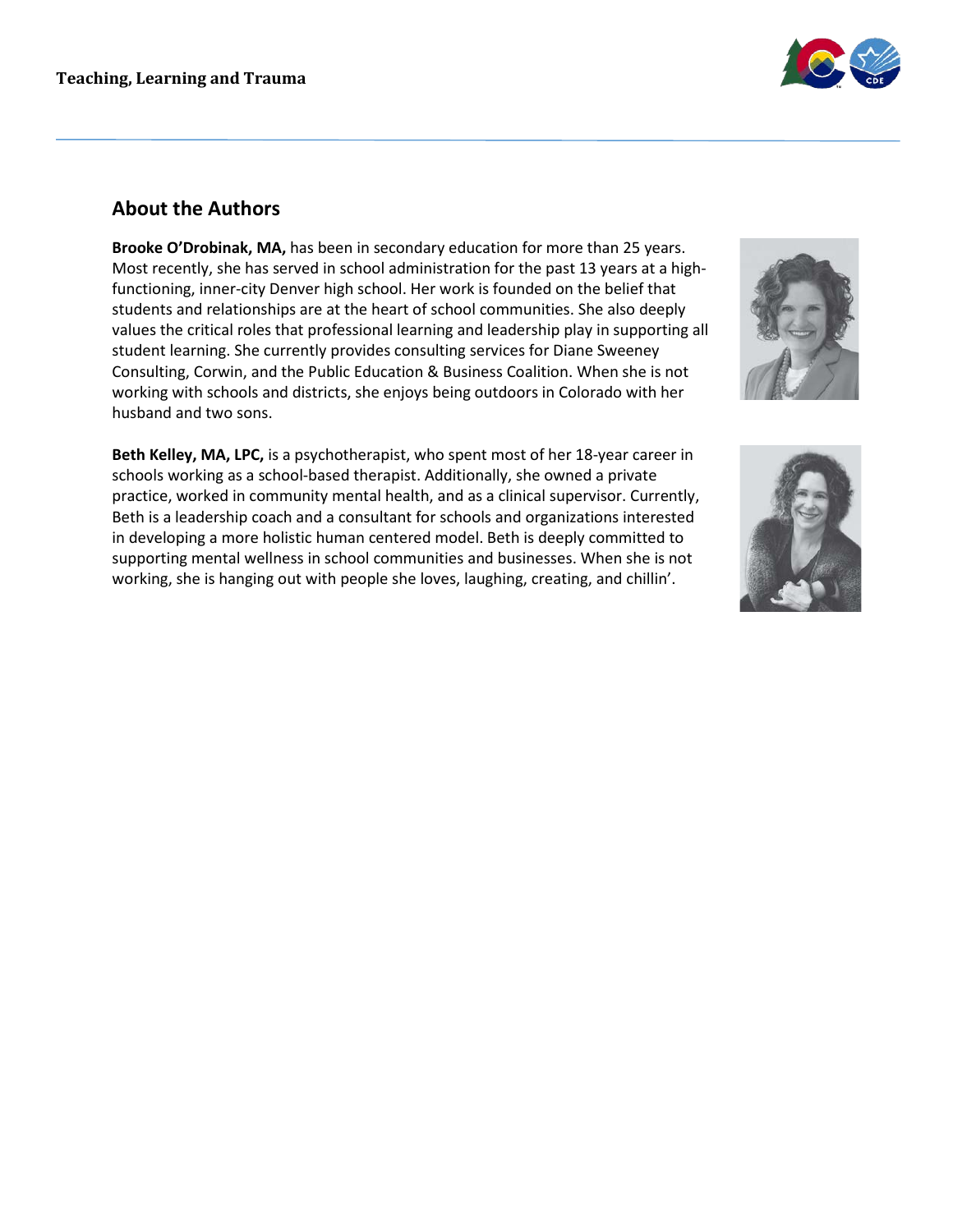

# **Book Study:**

|                                                                                      | Teaching,<br>Learning, and<br><b>Trauma</b><br>by Brooke<br>O'Drobinak<br>and Beth Kelley                                                                                                                        | <b>Learning Outcomes</b>                                                                                                                                                                                                                                         | <b>Webinar Meetings</b><br>4:00 p.m. - 5:30 p.m.                                                                                                                                                                                                                                                                 |
|--------------------------------------------------------------------------------------|------------------------------------------------------------------------------------------------------------------------------------------------------------------------------------------------------------------|------------------------------------------------------------------------------------------------------------------------------------------------------------------------------------------------------------------------------------------------------------------|------------------------------------------------------------------------------------------------------------------------------------------------------------------------------------------------------------------------------------------------------------------------------------------------------------------|
| <b>Session #1:</b><br><b>Thursday</b><br><b>November 5, 2020</b><br>4:00pm-5:30pm    | READ:<br>Chapter 1: In Their<br>Natural Habitat:<br>Understanding and<br><b>Teaching Adolescent</b><br>Learners with Chronic<br><b>Stress and Trauma</b><br>Chapter 2: Self-<br>Regulation Is the Key to<br>Calm | Understand adolescence<br>and the impacts of trauma on<br>the brain<br>Recognize trauma and its<br>effects in the classroom<br>Understand the role of self-<br>regulation and the link to<br>trauma<br>Create the conditions for<br>regulated classrooms/schools | Zoom Link will be provided to<br>registrants.<br>Response to reflection questions are<br>due by November 19, 2020 at<br>12:00pm. The form to submit<br>responses can be found here: CLDE<br>Professional Development form.<br>If you have any questions, please<br>contact Alana Foy at<br>foy_a@cde.state.co.us |
| <b>Session #2:</b><br><b>Thursday</b><br><b>December 3, 2020</b><br>$4:00 - 5:30$ pm | READ:<br>Chapter 3: Self-Care:<br><b>Check Yourself Before</b><br>You Wreck Yourself                                                                                                                             | Design self-care plans, both<br>individual and institutional<br>Assess the cost/benefits of<br>prioritizing self-care                                                                                                                                            | Zoom Link will be provided to<br>registrants.<br>Response to reflection questions are<br>due by December 17, 2020 at<br>12:00pm. The form to submit<br>responses can be found here: CLDE<br>Professional Development form.<br>If you have any questions, please<br>contact Alana Foy at<br>foy_a@cde.state.co.us |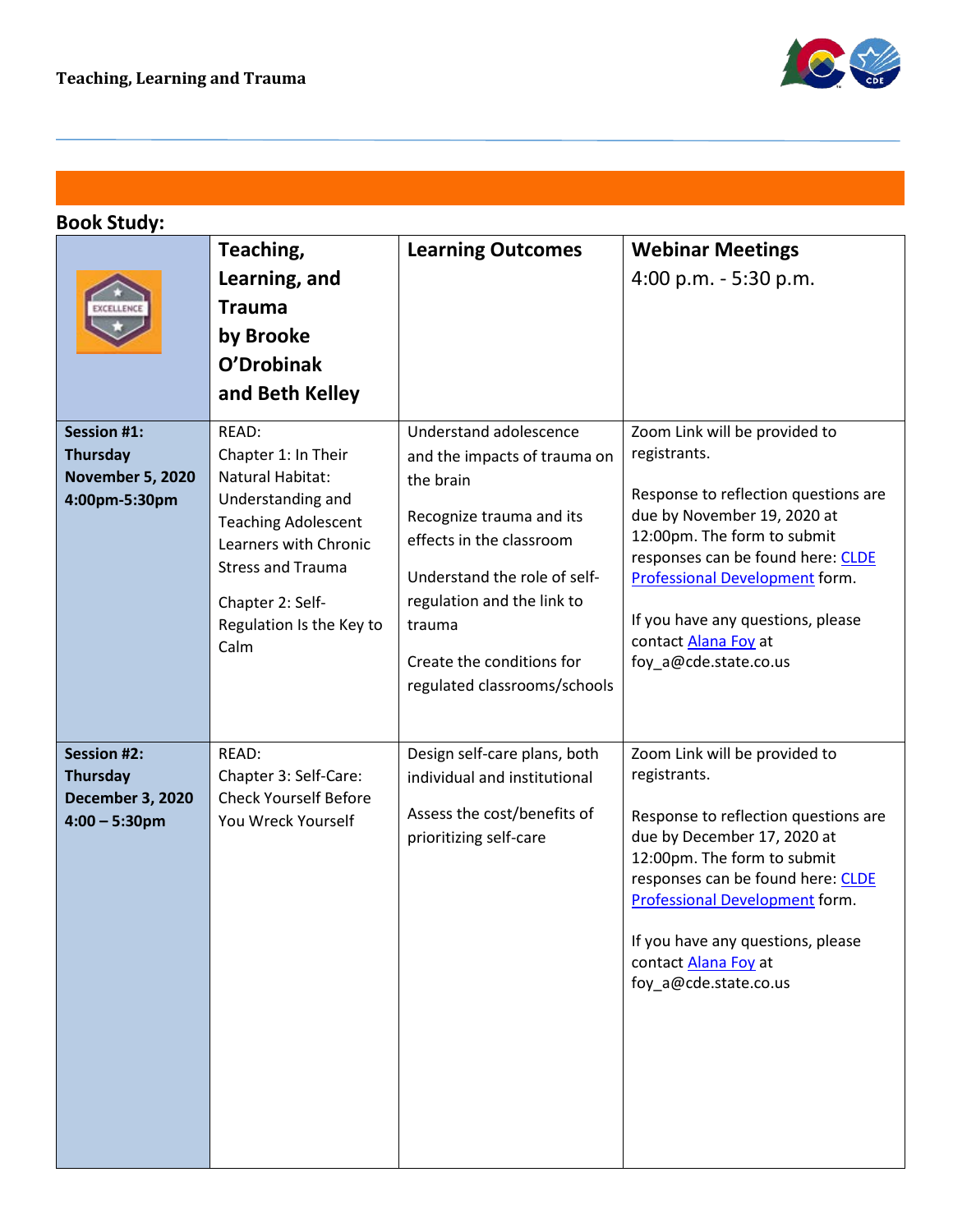

|                                                                | Teaching,<br>Learning, and<br><b>Trauma</b><br>by Brooke<br>O'Drobinak<br>and Beth Kelley                              | <b>Learning Outcomes</b>                                                                                                                                                                                                                                                                                                                                                                                                                                                                       | <b>Webinar Meetings</b><br>4:00 p.m. - 5:30 p.m.                                                                                                                                                                                                                                                                        |
|----------------------------------------------------------------|------------------------------------------------------------------------------------------------------------------------|------------------------------------------------------------------------------------------------------------------------------------------------------------------------------------------------------------------------------------------------------------------------------------------------------------------------------------------------------------------------------------------------------------------------------------------------------------------------------------------------|-------------------------------------------------------------------------------------------------------------------------------------------------------------------------------------------------------------------------------------------------------------------------------------------------------------------------|
| <b>Session #3:</b><br><b>January 7, 2021</b><br>4:00pm-5:30pm  | READ:<br>Chapter 4: Know Me to<br>Teach Me<br>READ: Chapter 5:<br>Healthy Relationships in<br><b>Complicated Times</b> | Understand how creating a<br>deep sense of belonging and<br>connection increases student<br>engagement and agency<br>Understand the importance<br>of healthy boundaries when<br>working with traumatized<br>people<br>Understand how to build and<br>cultivate healthy<br>relationships in schools,<br>while identifying the<br>important role relationships<br>play in student learning<br>Establish responsive<br>classroom practices that<br>prioritize and foster healthy<br>relationships | Zoom Link will be provided to<br>registrants.<br>Response to reflection questions are<br>due by January 21, 2021 at 12:00pm.<br>The form to submit responses can be<br>found here: CLDE Professional<br>Development form.<br>If you have any questions, please<br>contact Alana Foy at<br>foy_a@cde.state.co.us         |
| <b>Session #4:</b><br><b>January 28, 2021</b><br>4:00pm-5:30pm | READ:<br>Chapter 6: Conflict<br>Resolution: What to Do<br>When Things Fall Apart                                       | Identify practices and build a<br>plan to address conflict<br>Identify schoolwide policies<br>and practices that cultivate<br>strong school culture                                                                                                                                                                                                                                                                                                                                            | Zoom Link will be provided to<br>registrants.<br>Response to reflection questions are<br>due by February 11, 2021 at<br>12:00pm. The form to submit<br>responses can be found here: CLDE<br><b>Professional Development form.</b><br>If you have any questions, please<br>contact Alana Foy at<br>foy_a@cde.state.co.us |